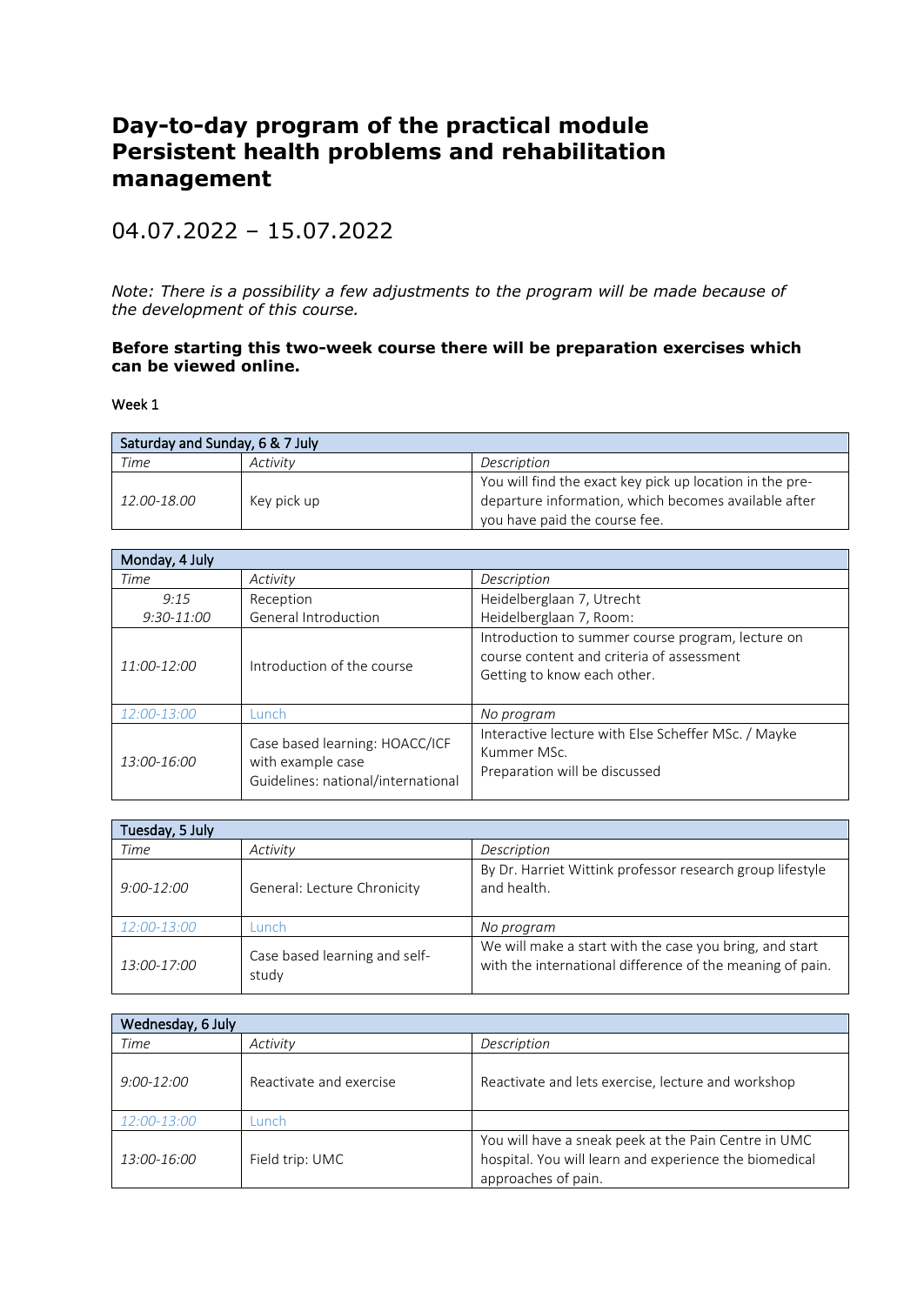| 17:00-19:00 | General Opening Summer school | Official opening Summer school, in the Janskerk at Jans<br>Kerkhof |
|-------------|-------------------------------|--------------------------------------------------------------------|

| Thursday, 7 July   |                                                   |                                                                          |
|--------------------|---------------------------------------------------|--------------------------------------------------------------------------|
| Time               | Activity                                          | Description                                                              |
| 9:00-12:00         | Lecture Illness Perceptions in<br>persistent Pain | Workshop by Dr. Edwin de Raaij                                           |
| <i>12:00-13:00</i> | .unch                                             | No program                                                               |
| 13:00-16:00        | Case based learning                               | You will give meaning of the knowledge from the lectures<br>to your case |

| Friday, 8 July     |                                |                                                                          |
|--------------------|--------------------------------|--------------------------------------------------------------------------|
| Time               | Activity                       | Description                                                              |
| 10:00-12:00        | Workshop clinometric           | By Prof. Dr. Harriët Wittink                                             |
| <i>12:00-13:00</i> | Lunch.                         | No program                                                               |
| 13:00-15:00        | Case Based Learning            | You will give meaning of the knowledge from the lectures<br>to your case |
| 15:00-17:00        | Self-study with learning teams | Work on the final assessment in your learning group                      |

## Week 2

| Saturday and Sunday, 9 and 10 July |           |             |
|------------------------------------|-----------|-------------|
| Time                               | Activity  | Description |
| Free time                          | Free time | Free time   |

| Monday, 11 July |                                |                                                     |
|-----------------|--------------------------------|-----------------------------------------------------|
| Time            | Activity                       | Description                                         |
| 10:00-11:00     | Goal setting and treatment     | Working on casuistry with focus on goal setting in  |
|                 | planning                       | treatment                                           |
| 11.00 - 12.00   | Case Based Learning:           | Working on casuistry with focus on communication    |
|                 | communication                  |                                                     |
| 12:00-13:00     | _unch                          | No program                                          |
| 13:00-15:00     | Work-shop Motor learning and   | Bring your sportswear                               |
|                 | persistent Pain                |                                                     |
| 15:00-17:00     | Self-study with learning teams | Work on the final assessment in your learning group |
|                 |                                | Available room                                      |

| Tuesday, 12 July |                                |                                                     |
|------------------|--------------------------------|-----------------------------------------------------|
| Time             | Activity                       | Description                                         |
| 9:00-12:00       | Workshop Health literacy       |                                                     |
| 12:00-13:00      | .unch                          | No program                                          |
| 13:00-16:00      | Senso and biofeedback          | By Mayke Kummer MSc.                                |
| 16:00-17:00      | Self-study with learning teams | Work on the final assessment in your learning group |